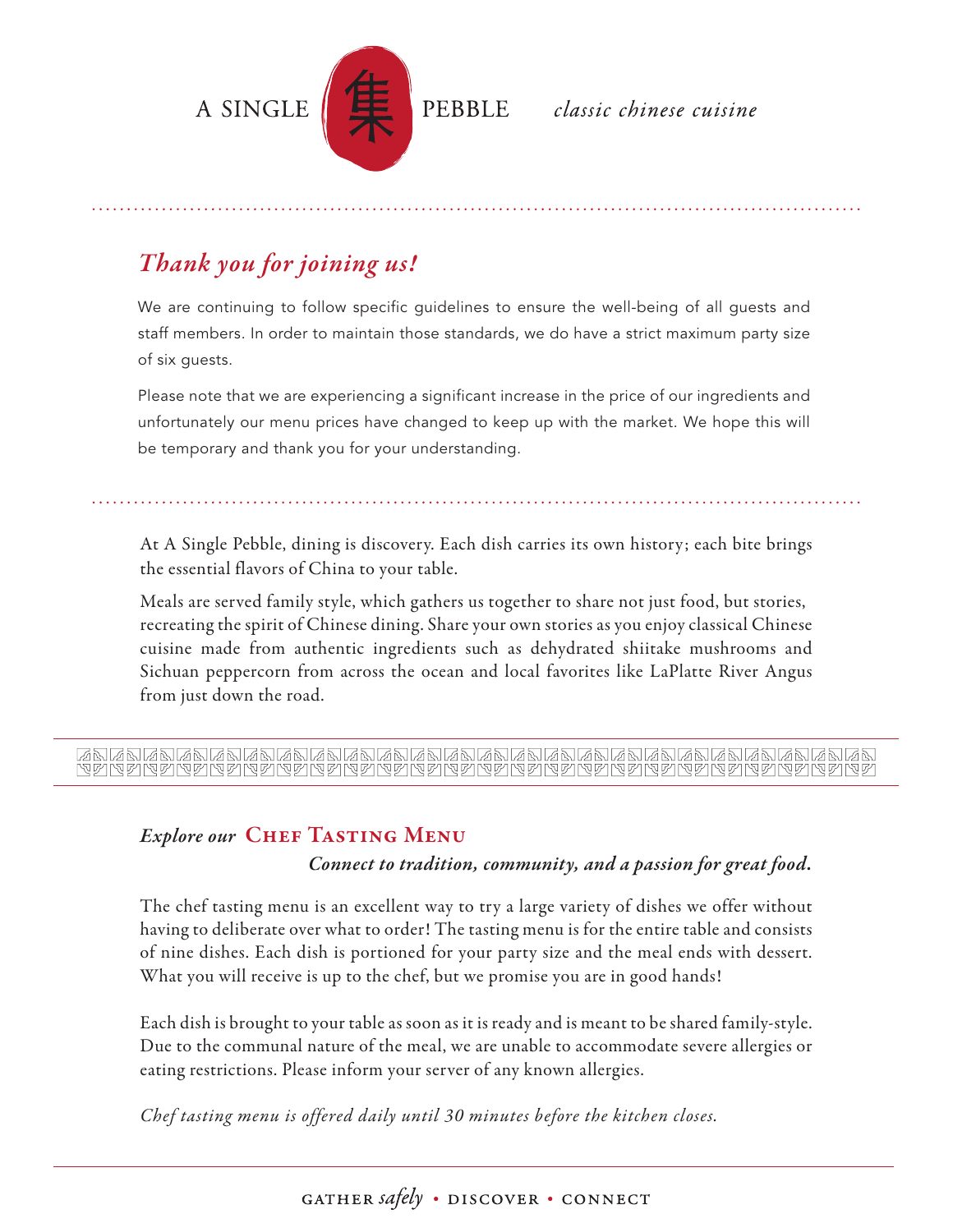

## BIG DISHES

| <b>LAPLATTE RIVER ANGUS BEEF</b><br>Ask your server when ordering, description changes daily                                                                                                                   | 32. |
|----------------------------------------------------------------------------------------------------------------------------------------------------------------------------------------------------------------|-----|
| <b>WATER BEEF</b><br>TENDER POACHED BEEF SLICES WITH MIXED<br><b>GREENS IN A GARLIC CHILI BROTH</b>                                                                                                            | 32. |
| <b>EMPEROR'S BEEFV</b><br>MARINATED SLICED BEEF STIR FRIED WITH MUSHROOM<br>AND ONIONS IN A FLAVORFUL CANTONESE STYLE SAUCE<br>OVER A BED OF GREENS                                                            | 32. |
| <b>CANTONESE PINEAPPLE BBQ PORK</b><br>TEMPURA CUBED HOUSE MADE HONEY BBQ PORK,<br>WITH RED, GREEN PEPPER AND ONION IN A LIGHT<br>SWEET & PUNGENT SAUCE MADE WITH PINEAPPLE<br><b>JUICE CIDER VINEGAR</b>      | 29. |
| <b>GINGER PEPPERY PORK</b><br>SHREDDED PORK WITH COLORFUL MIXED SHREDDED<br>VEGETABLE, SEASONED WITH GINGER JUICE, OYSTER<br>SAUCE, SICHUAN PEPPERCORN AND SESAME OIL,<br>DRY FRIED WITH HOUSE KONG PAO SAUCE. | 29. |
| TANGERINE PEEL CHICKEN V GF<br>CRISPY PIECES OF CHICKEN WITH TANGERINE PEEL<br>AND GARLIC SAUCE FRAMED WITH BROCCOLI CROWNS                                                                                    | 28. |
| <b>RED OIL CHICKENV</b><br>POACHED CHICKEN BRAISED IN A SPICY GARLIC,<br>CHILI & SICHUAN PEPPER SAUCE. * SPICY                                                                                                 | 28. |
| <b>CRISPY LEMON CHICKEN V</b><br>BONELESS MARINATED CHICKEN BREAST TOPPED<br>WITH OUR HOUSE LEMON SAUCE                                                                                                        | 32. |
| FIVE FLAVOR CHICKEN V<br>LIGHTLY POACHED HAND SHREDDED CHICKEN AND<br>MIXED VEGETABLE, DRIZZLED WITH A BALANCED<br>SICHUAN SPICY TAHINI SAUCE                                                                  | 32. |
| <b>RED CHILI SHRIMP V</b><br>LARGE PRAWNS TOSSED WITH MIXED VEGETABLES<br>IN A PEPPERY, TANGY SAUCE                                                                                                            | 32. |
| <b>LEMON SESAME SHRIMP V GF</b><br>CRISPY PRAWNS IN A LEMON, GINGER GLAZE ON<br>A BED OF RICE NOODLES & GREENS                                                                                                 | 32. |
| <b>SEAFOOD OF THE DAY</b><br>Ask your server when ordering, description changes daily                                                                                                                          | 32. |

## SMALL DISHES & DUMPLINGS

| <b>CRISPY VEGETABLE SPRING ROLL V</b><br>TWO CRISPY SPRING ROLLS FILLED WITH CABBAGE,<br>MUSHROOM, CARROTS & BAMBOO. SEASONED<br>WITH FIVE SPICE.                                                           | 8.  |
|-------------------------------------------------------------------------------------------------------------------------------------------------------------------------------------------------------------|-----|
| <b>CRISPY BEEF WONTON</b><br>FIVE CRISPY WONTONS FILLED WITH PULLED BEEF<br>IN A BLACK BEAN CHILI SAUCE                                                                                                     | 10. |
| <b>SCALLION BREAD V</b><br>TWO STEAMED SOFT WHEAT BUNS WITH FLAKES<br>OF SCALLION                                                                                                                           | 8.  |
| <b>SEASONED &amp; PRESSED TOFUV</b><br>FIRMED TOFU SEASONED WITH STAR ANISE, SOY SAUCE,<br>GINGER AND PRESSED OVERNIGHT. THINLY SLICED,<br>DRIZZLED WITH LIGHT SOY SAUCE, SESAME OIL<br>AND MINCED CILANTRO | 9.  |
| <b>SCALLION PANCAKE V</b><br>PAN FRIED WHEAT FLOUR PANCAKES FILLED WITH<br>SCALLION FLAVORED OIL SERVED WITH HOUSE-MADE<br>SWEET SOY SAUCE                                                                  | 10. |
| <b>SICHUAN CUCUMBER V</b><br>SLICED CUCUMBER IN A GARLIC, CHILI<br>& HOT BEAN DRESSING                                                                                                                      | 9.  |
| <b>FRESH NAPA V GF</b><br>CHILLED CABBAGE TOSSED IN CILANTRO WITH<br>A RICE WINE DRESSING                                                                                                                   | 9.  |
| <b>STEAMED PORK DUMPLINGS</b><br>FIVE TRADITIONAL HAND-FORMED PORK DUMPLINGS<br>WITH A GINGER, VINEGAR SAUCE                                                                                                | 10. |
| <b>CHICKEN DUMPLINGS</b> with Spicy Sesame Sauce<br>SIX POACHED HOUSE-MADE CHICKEN DUMPLINGS<br>WITH A SPICY SESAME & PEANUT SAUCE                                                                          | 10. |
| <b>VEGETABLE DUMPLINGS</b> in Chili Oil V<br>SIX HOUSE-MADE VEGAN DUMPLINGS FILLED WITH<br>SPINACH, MUSHROOM & SEASONED BEAN CURD,<br>TOPPED WITH A RED OIL SAUCE                                           | 10. |
| <b>CHA SHAO BUN</b><br>TWO STEAMED WHEAT BUNS FILLED WITH BARBECUE<br>PORK, ONION & MUSHROOM IN A SAVORY HONEY SAUCE                                                                                        | 10. |
| <b>CHEF DUMPLING</b><br>Ask your server when ordering, description changes daily                                                                                                                            | 12. |